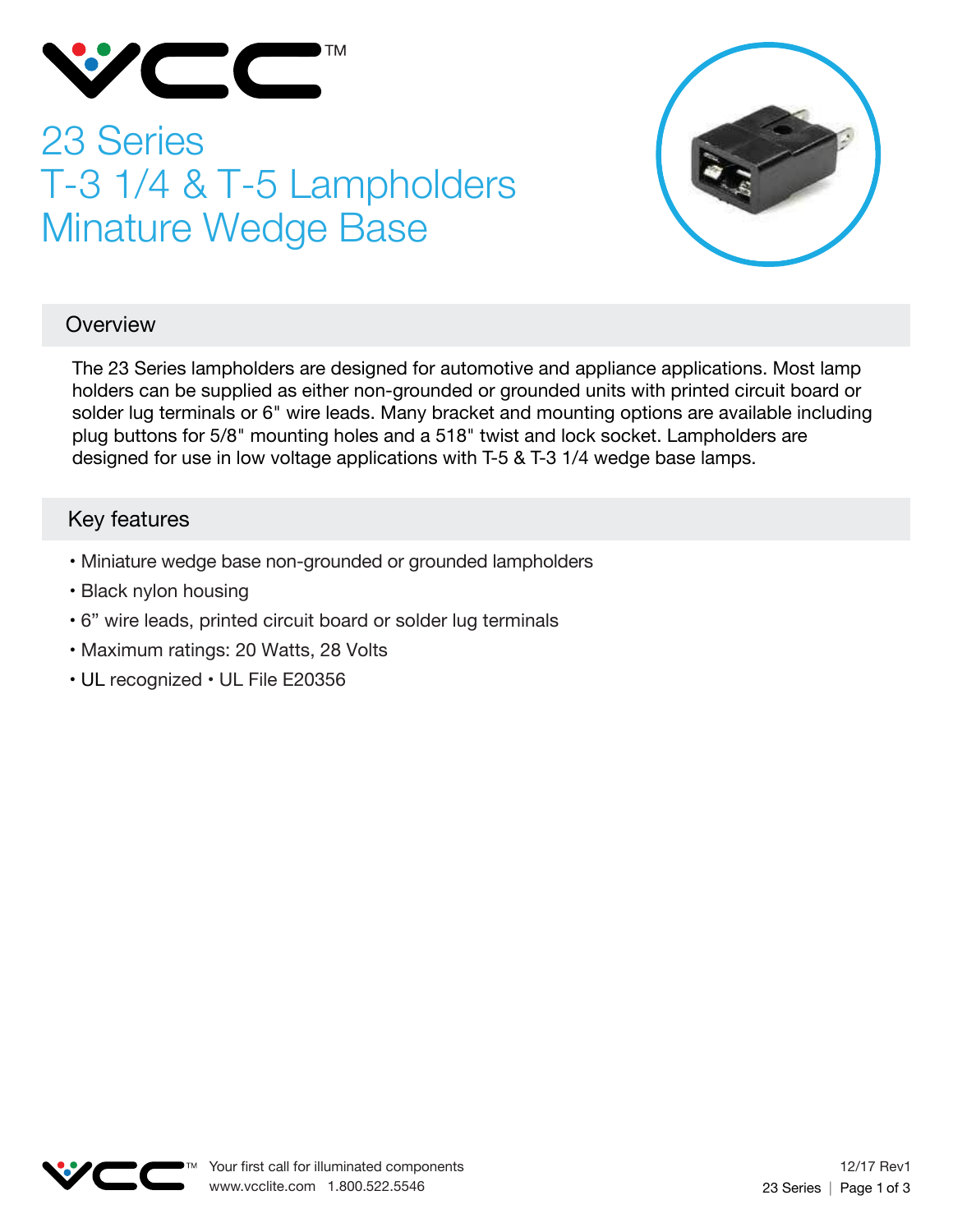# **Specifications**

#### Housing:

Black nylon, other colors also available. Rated maximum temperature 85˚C.

#### Contacts: brass

#### Terminals:

Solder lug: electro tined brass, 0.110" length x 0.010" thick, with one wire hole 3/32"x1/16" in diameter. Non-grounded units are supplied with two terminals. Grounded units are supplied with one terminal.

#### Printed circuit board terminals: brass

Wire Leads: #22 AWG, black, stranded tinned copper, PVC insulated, UL/CSA rated 105 °C, stripped 1/2". Non-grounded units are supplied with two 6" wire leads. Grounded units are supplied with one 6" wire lead. Custom wire lengths, stripping, termination and wire types are also available.

#### Mounting:

Brackets: 0.025" to 0.032" zinc plated steel.

Plug buttons: for 5/8" mounting hole, nylon or zinc plated steel.

Twist & Lock: for 5/8" mounting hole.

Maximum rating: 20 Watts, 28 Volts

## **Dimensions**